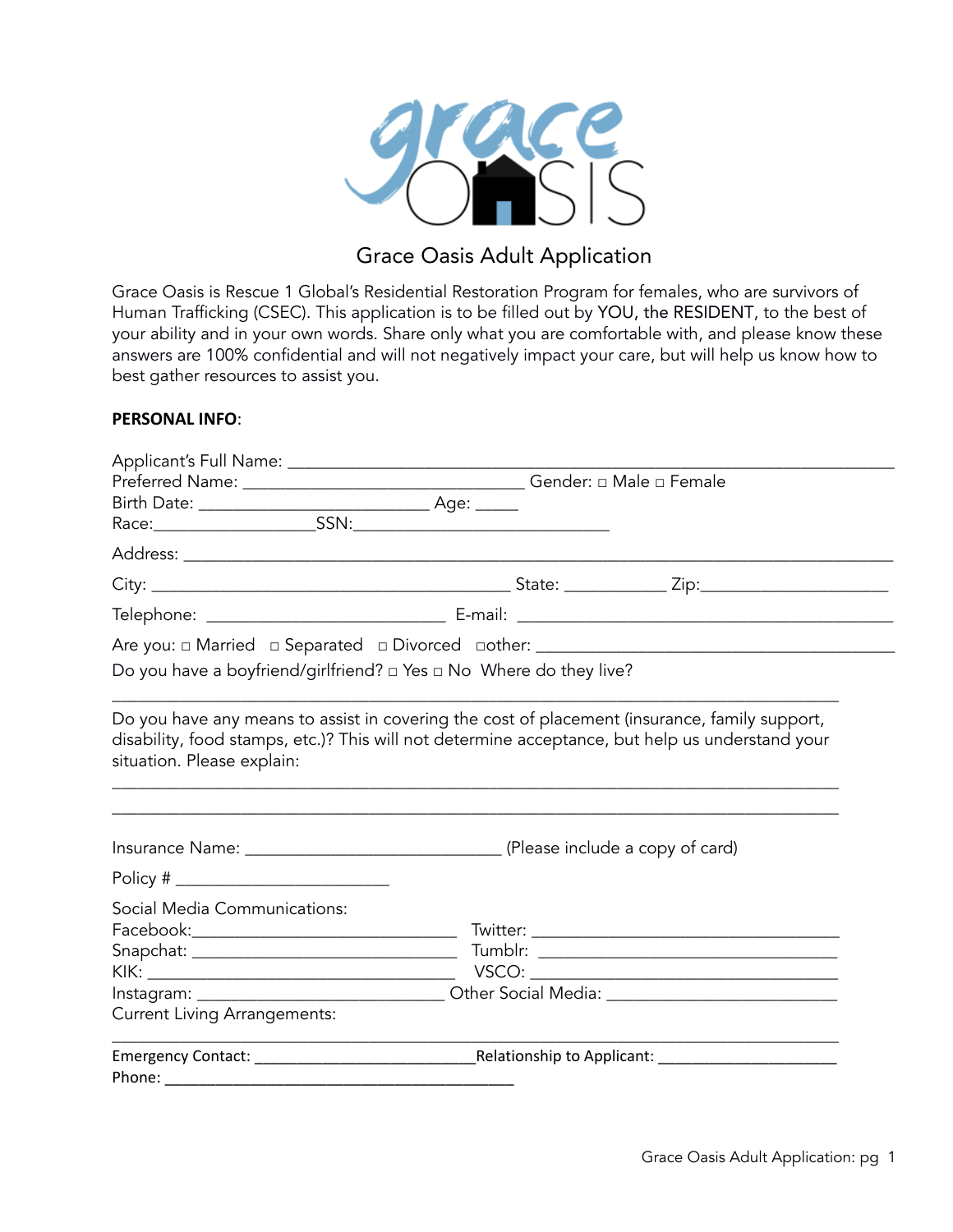### **FAMILY INFO: (please share only what is relevant or comfortable for you)**

| Do you have any siblings? □Yes □No                                           |                                                                                                                |
|------------------------------------------------------------------------------|----------------------------------------------------------------------------------------------------------------|
| step-parents, biological or adopted parents, deceased                        | What else would you like to share with us about your family and relationships (example: grandparents,          |
| Have you ever been pregnant? a Yes a No # of pregnancies________             |                                                                                                                |
| Children's Names and Ages and Living situation                               |                                                                                                                |
|                                                                              |                                                                                                                |
|                                                                              |                                                                                                                |
|                                                                              |                                                                                                                |
|                                                                              |                                                                                                                |
| Are you needing placement for your children at Grace Oasis as well? aYes aNo |                                                                                                                |
| <b>EDUCATIONAL INFO:</b>                                                     |                                                                                                                |
|                                                                              |                                                                                                                |
|                                                                              |                                                                                                                |
|                                                                              |                                                                                                                |
|                                                                              |                                                                                                                |
| Have you completed highschool or received a GED aYes aNo                     |                                                                                                                |
| Are you interested in a GED program? □ Yes □ No                              |                                                                                                                |
| <b>MEDICAL INFO:</b>                                                         |                                                                                                                |
|                                                                              |                                                                                                                |
|                                                                              |                                                                                                                |
|                                                                              |                                                                                                                |
|                                                                              |                                                                                                                |
|                                                                              | Do you have pre--existing medical conditions that we should know about? (allergies, asthma, heart              |
| problems, etc.)                                                              |                                                                                                                |
|                                                                              |                                                                                                                |
|                                                                              |                                                                                                                |
| kind and for what illness? Do they seem to help?                             | Are you currently taking any prescription or over-the-counter medications? $\Box$ Yes $\Box$ No If "yes", what |
| Do you know of any illnesses that run in your family?                        |                                                                                                                |
| Have you ever taken/used any illegal drugs? □ Yes □ No                       | (If yes please indicate)                                                                                       |
| Cocaine/Crack                                                                | Hallucinogens (LSD, "magic mushrooms")                                                                         |
| Amphetamines                                                                 | Inhalants (gas, glues, thinners)<br>⊔                                                                          |
| PCP (Angel dust)                                                             | Heroin (morphine)<br>⊔                                                                                         |
| Marijuana<br>❏                                                               | ❏                                                                                                              |
|                                                                              |                                                                                                                |
|                                                                              |                                                                                                                |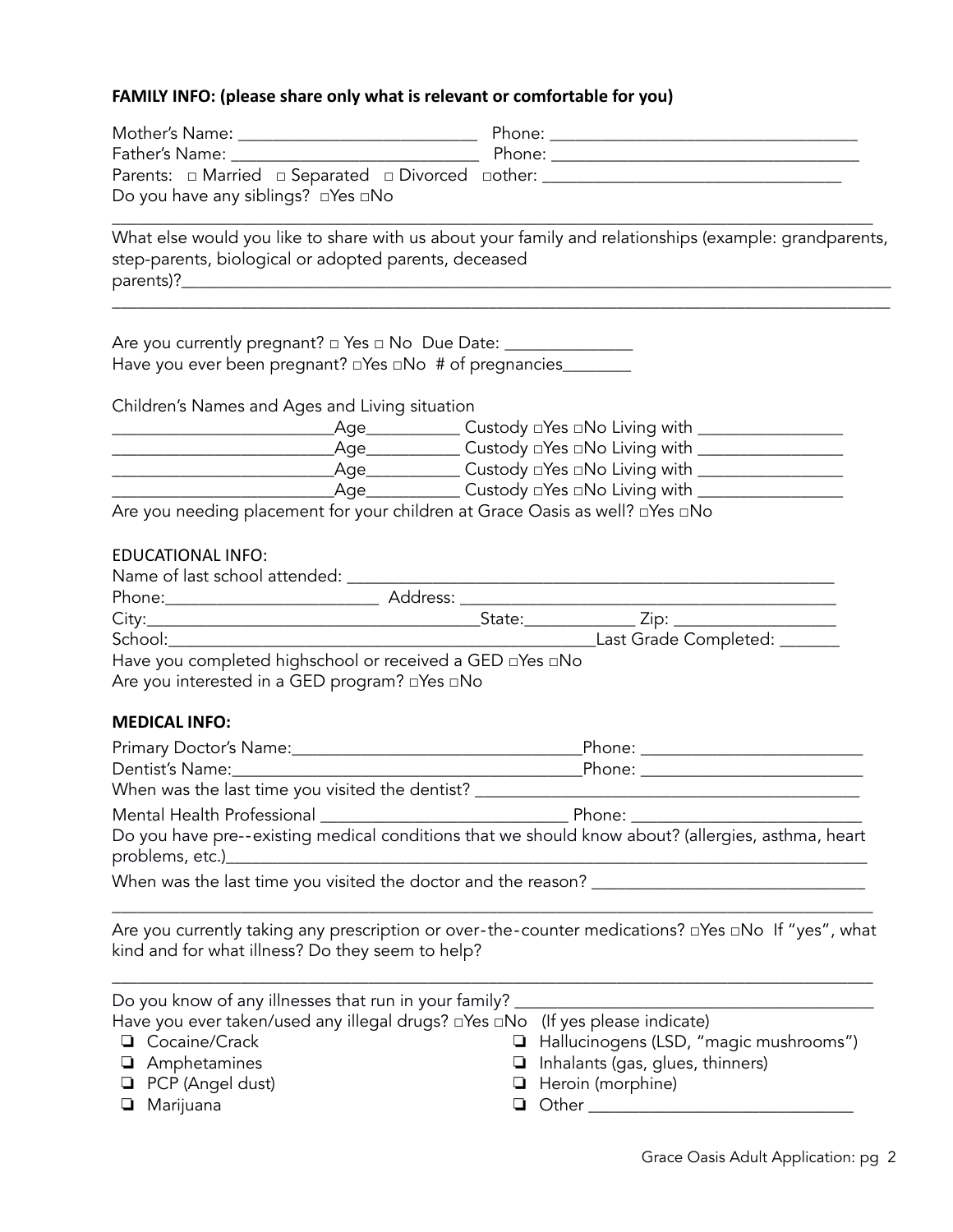| Do you feel you need substance abuse treatment or intensive outpatient program (IOP)? aYes aNo                                                                                               |  |  |  |
|----------------------------------------------------------------------------------------------------------------------------------------------------------------------------------------------|--|--|--|
| Do you smoke? □ Yes □ No Do you have a desire to stop? □ Yes □ No                                                                                                                            |  |  |  |
| How would you rate your current physical health? (Please circle)<br>Unsatisfactory Satisfactory <b>Good</b> Very good<br>Poor                                                                |  |  |  |
|                                                                                                                                                                                              |  |  |  |
| How would you rate your current sleeping habits? (Please circle)<br>Poor Unsatisfactory Satisfactory Good<br>Very good                                                                       |  |  |  |
| Please list any difficulties you might be experiencing with appetite or eating patterns.                                                                                                     |  |  |  |
| <b>SOCIAL/EMOTIONAL INFO:</b><br>Please share any significant social/emotional concerns at this time?<br>Give a brief description of your:                                                   |  |  |  |
| Have you experienced sexual abuse or trauma, other than the trafficking situation? $\Box$ Yes $\Box$ No                                                                                      |  |  |  |
| Have you ever, or currently experiencing self-harming thoughts? <b>olden</b> DNo<br>If yes, please describe, noting dates/duration:                                                          |  |  |  |
| Have you ever exhibited any form of self-harm behavior, such as cutting? $\Box$ Yes $\Box$ No<br>If "yes", please explain:<br><u> 1980 - Jan Barbara, martin da kasar Amerika Indonesia.</u> |  |  |  |
| Have you ever threatened or attempted suicide? $\Box$ Yes $\Box$ No If "yes", please explain:                                                                                                |  |  |  |
| Are you currently experiencing anxiety, panic attacks or phobias? <b>□</b> Yes □No<br>If yes, please describe, noting frequency/duration:                                                    |  |  |  |
| Have you ever set anything on fire? $\Box$ Yes $\Box$ No If "yes", please explain:                                                                                                           |  |  |  |
|                                                                                                                                                                                              |  |  |  |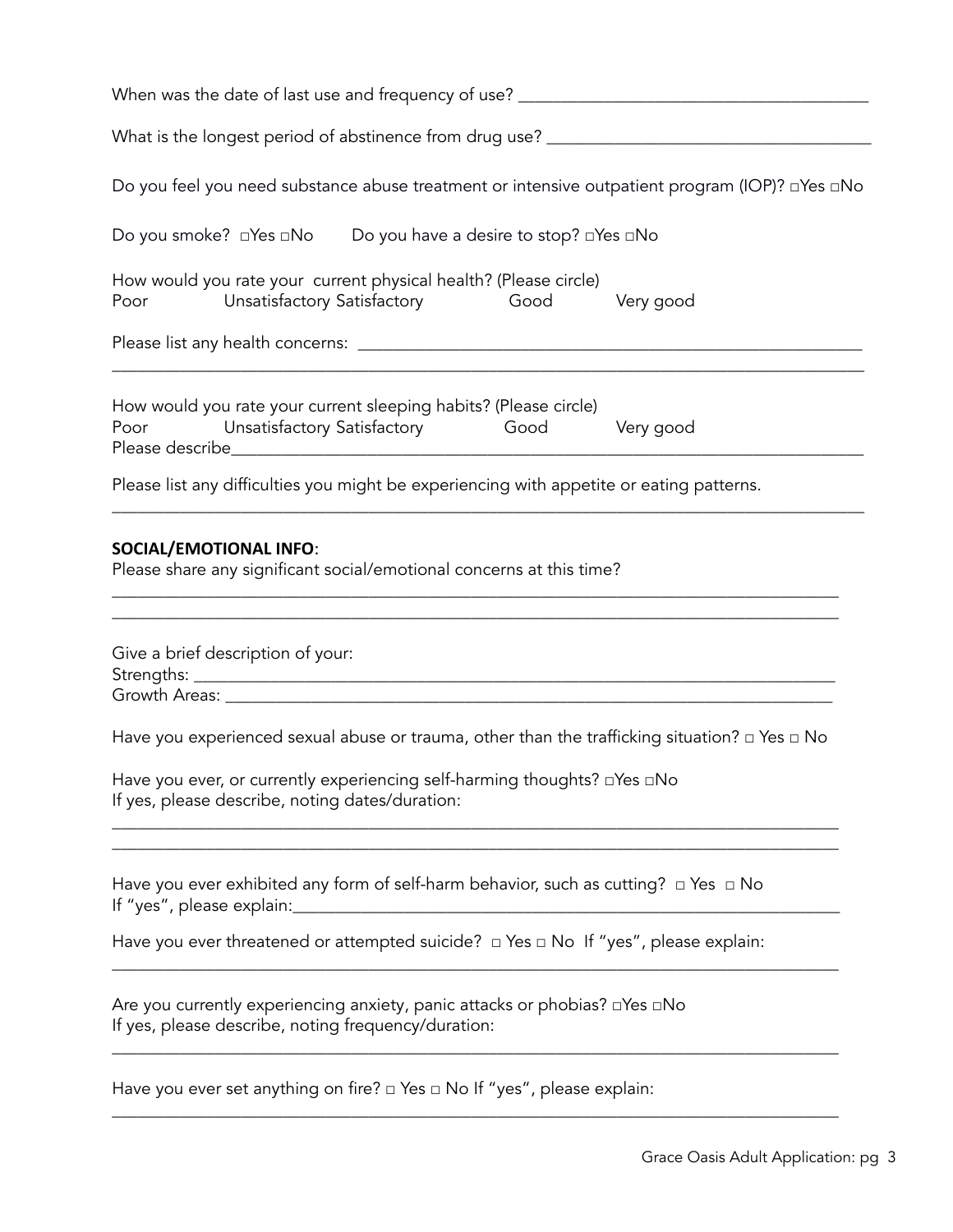| Have you ever been cruel to animals? $\Box$ Yes $\Box$ No If "yes" please explain:                                  |  |                                                                                                            |
|---------------------------------------------------------------------------------------------------------------------|--|------------------------------------------------------------------------------------------------------------|
| How often do you feel sad or depressed? (circle)<br>once or twice per month once or twice per week nearly every day |  |                                                                                                            |
|                                                                                                                     |  |                                                                                                            |
|                                                                                                                     |  |                                                                                                            |
| How often do you feel lonely? (circle)                                                                              |  |                                                                                                            |
| once or twice per month once or twice per week hearly every day                                                     |  |                                                                                                            |
|                                                                                                                     |  |                                                                                                            |
|                                                                                                                     |  |                                                                                                            |
| When you are angry, what do you need from others to help you cope?                                                  |  |                                                                                                            |
| How often do you worry or feel anxious? (circle)                                                                    |  |                                                                                                            |
| once or twice per month once or twice per week hearly every day                                                     |  |                                                                                                            |
| What causes anxiety for you?                                                                                        |  |                                                                                                            |
|                                                                                                                     |  |                                                                                                            |
| Do you have any triggers that cause you extreme stress or anxiety?                                                  |  |                                                                                                            |
|                                                                                                                     |  |                                                                                                            |
| If you could talk about your feelings; would you choose to do so? Yes or No                                         |  |                                                                                                            |
| <b>SPIRITUAL INFO:</b>                                                                                              |  |                                                                                                            |
| What relationships have the greatest influence in your life right now?                                              |  |                                                                                                            |
| yes, please list each):                                                                                             |  | Are there any persons from your past that have played a significant part in shaping your view of life? (If |
| What beliefs or values have been most important in guiding your life?                                               |  |                                                                                                            |
| Are you open to being in a faith-based program? $\Box$ Yes $\Box$ No                                                |  |                                                                                                            |
| Is there anything you do to help nurture or maintain your faith/spirituality?                                       |  |                                                                                                            |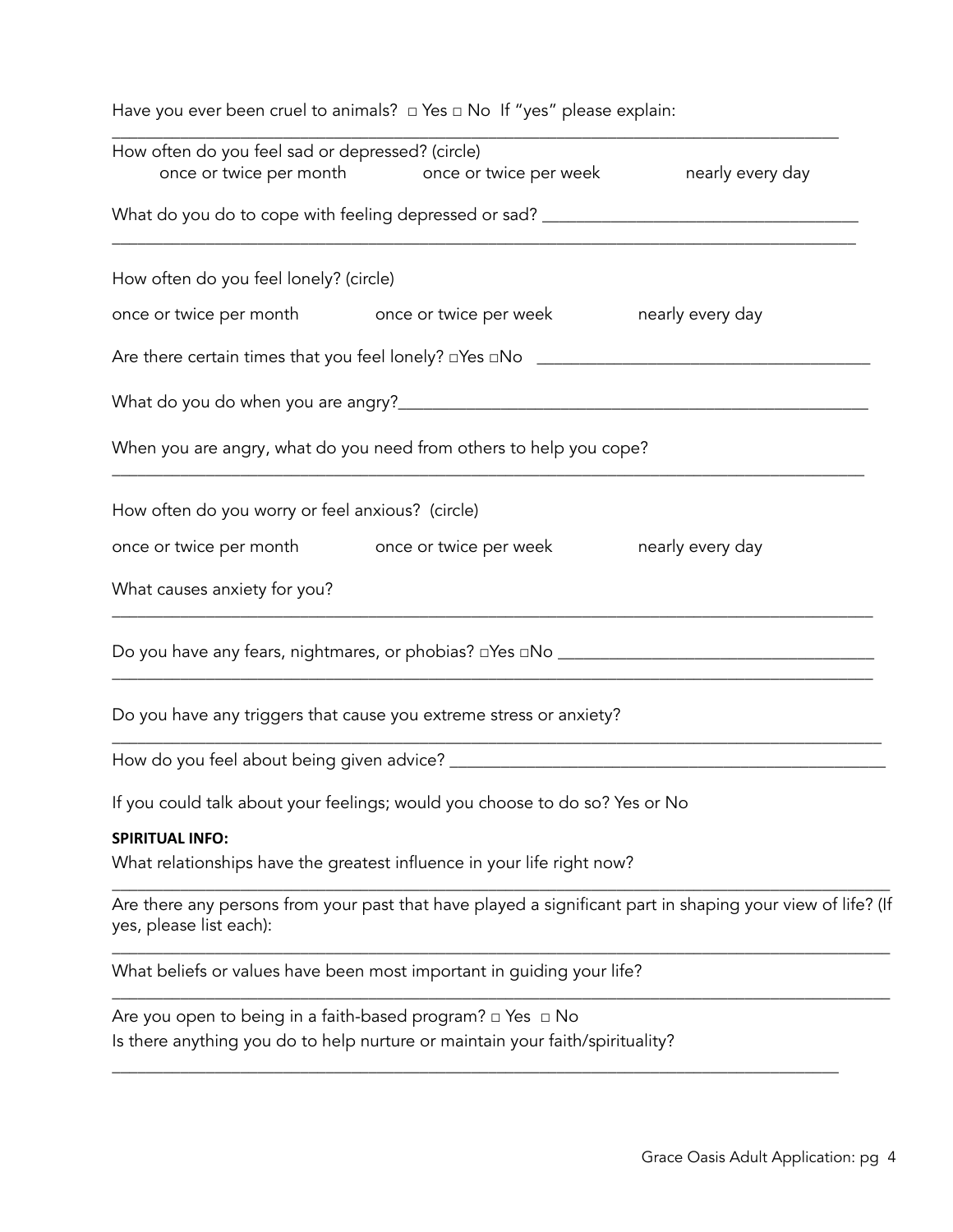Rescue 1 Global is a program for women involved either voluntarily or forcibly in commercial sexual exploitation, i.e. stripping, escorting, prostitution, sex or labor trafficking, etc. We are here to partner with you to develop a plan to meet your individual needs for a thriving future.

\_\_\_\_\_\_\_\_\_\_\_\_\_\_\_\_\_\_\_\_\_\_\_\_\_\_\_\_\_\_\_\_\_\_\_\_\_\_\_\_\_\_\_\_\_\_\_\_\_\_\_\_\_\_\_\_\_\_\_\_\_\_\_\_\_\_\_\_\_\_\_\_\_\_\_\_\_\_\_\_\_\_\_\_\_\_\_\_\_\_

#### **PLANNING INFO:**

How long have you been impacted by trafficking, prostitution, or sexual exploitation?

Are you still actively in the life? □ Yes□ No If no, how long have you been out? \_\_\_\_\_\_\_\_\_\_\_\_\_\_\_\_\_\_\_

If yes, do you desire to get out and stay out of that life and why? \_\_\_\_\_\_\_\_\_\_\_\_\_\_\_\_\_\_\_\_\_\_\_\_\_\_\_\_\_\_\_\_

What do you feel are your immediate needs and how could Rescue 1 assist in meeting those needs? \_\_\_\_\_\_\_\_\_\_\_\_\_\_\_\_\_\_\_\_\_\_\_\_\_\_\_\_\_\_\_\_\_\_\_\_\_\_\_\_\_\_\_\_\_\_\_\_\_\_\_\_\_\_\_\_\_\_\_\_\_\_\_\_\_\_\_\_\_\_\_\_\_\_\_\_\_\_\_\_\_\_\_\_\_\_\_\_\_\_

Do you feel like you are in a stable state at this time to discuss long-term goals, such as committing to this program for a 9-18 month period?  $\Box$  Yes  $\Box$ No

\_\_\_\_\_\_\_\_\_\_\_\_\_\_\_\_\_\_\_\_\_\_\_\_\_\_\_\_\_\_\_\_\_\_\_\_\_\_\_\_\_\_\_\_\_\_\_\_\_\_\_\_\_\_\_\_\_\_\_\_\_\_\_\_\_\_\_\_\_\_\_\_\_\_\_\_\_\_\_\_\_\_\_\_\_\_\_\_\_\_

Have you ever been in another program? □ Yes□ No Reason for Leaving\_\_\_\_\_\_\_\_\_\_\_\_\_

From what agencies/professionals have you sought or been given help? Specify services and results: \_\_\_\_\_\_\_\_\_\_\_\_\_\_\_\_\_\_\_\_\_\_\_\_\_\_\_\_\_\_\_\_\_\_\_\_\_\_\_\_\_\_\_\_\_\_\_\_\_\_\_\_\_\_\_\_\_\_\_\_\_\_\_\_\_\_\_\_\_\_\_\_\_\_\_\_\_\_\_\_\_\_\_\_\_\_\_\_\_\_\_

\_\_\_\_\_\_\_\_\_\_\_\_\_\_\_\_\_\_\_\_\_\_\_\_\_\_\_\_\_\_\_\_\_\_\_\_\_\_\_\_\_\_\_\_\_\_\_\_\_\_\_\_\_\_\_\_\_\_\_\_\_\_\_\_\_\_\_\_\_\_\_\_\_\_\_\_\_\_\_\_\_\_\_\_\_\_\_\_\_\_\_ \_\_\_\_\_\_\_\_\_\_\_\_\_\_\_\_\_\_\_\_\_\_\_\_\_\_\_\_\_\_\_\_\_\_\_\_\_\_\_\_\_\_\_\_\_\_\_\_\_\_\_\_\_\_\_\_\_\_\_\_\_\_\_\_\_\_\_\_\_\_\_\_\_\_\_\_\_\_\_\_\_\_\_\_\_\_\_\_\_\_\_

\_\_\_\_\_\_\_\_\_\_\_\_\_\_\_\_\_\_\_\_\_\_\_\_\_\_\_\_\_\_\_\_\_\_\_\_\_\_\_\_\_\_\_\_\_\_\_\_\_\_\_\_\_\_\_\_\_\_\_\_\_\_\_\_\_\_\_\_\_\_\_\_\_\_\_\_\_\_\_\_\_\_\_\_\_\_\_\_\_\_\_

\_\_\_\_\_\_\_\_\_\_\_\_\_\_\_\_\_\_\_\_\_\_\_\_\_\_\_\_\_\_\_\_\_\_\_\_\_\_\_\_\_\_\_\_\_\_\_\_\_\_\_\_\_\_\_\_\_\_\_\_\_\_\_\_\_\_\_\_\_\_\_\_\_\_\_\_\_\_\_\_\_\_\_\_\_\_\_\_\_\_\_

Are you high risk for running away?  $\Box$  Yes  $\Box$  No If "yes", please explain:

Do you feel like you are in danger? □ Yes □ No Do you think anyone is following you? □ Yes □ No

Is your trafficker in custody?  $\Box$  Yes  $\Box$  No Please Explain:

On a scale of 1-10, with 10 being lethal danger, where would you assess any threat to your safety from previous companions/traffickers? (circle): 1 2 3 4 5 6 7 8 9 10

\_\_\_\_\_\_\_\_\_\_\_\_\_\_\_\_\_\_\_\_\_\_\_\_\_\_\_\_\_\_\_\_\_\_\_\_\_\_\_\_\_\_\_\_\_\_\_\_\_\_\_\_\_\_\_\_\_\_\_\_\_\_\_\_\_\_\_\_\_\_\_\_\_\_\_\_\_\_\_\_\_\_\_\_\_\_\_\_\_

How did you escape the person exploiting you?

Have you ever been involved in gang activity? □ Yes □ No If "yes", please explain: \_\_\_\_\_\_\_\_\_\_\_\_\_\_\_\_\_\_\_\_\_\_\_\_\_\_\_\_\_\_\_\_\_\_\_\_\_\_\_\_\_\_\_\_\_\_\_\_\_\_\_\_\_\_\_\_\_\_\_\_\_\_\_\_\_\_\_

Have you been taken across state lines to be exploited? □ Yes □No If "yes", which states ? \_\_\_\_\_\_\_\_

\_\_\_\_\_\_\_\_\_\_\_\_\_\_\_\_\_\_\_\_\_\_\_\_\_\_\_\_\_\_\_\_\_\_\_\_\_\_\_\_\_\_\_\_\_\_\_\_\_\_\_\_\_\_\_\_\_\_\_\_\_\_\_\_\_\_\_\_\_\_\_\_\_\_\_\_\_\_\_\_\_\_\_\_\_\_\_\_\_

Have you ever been arrested, and if so, what for? What state were you in? Are you currently on probation or have pending legal issues?  $\Box$  Yes  $\Box$ No (If "yes", please provide – on separate letterhead from the probation officer – all information regarding the terms of the probation.)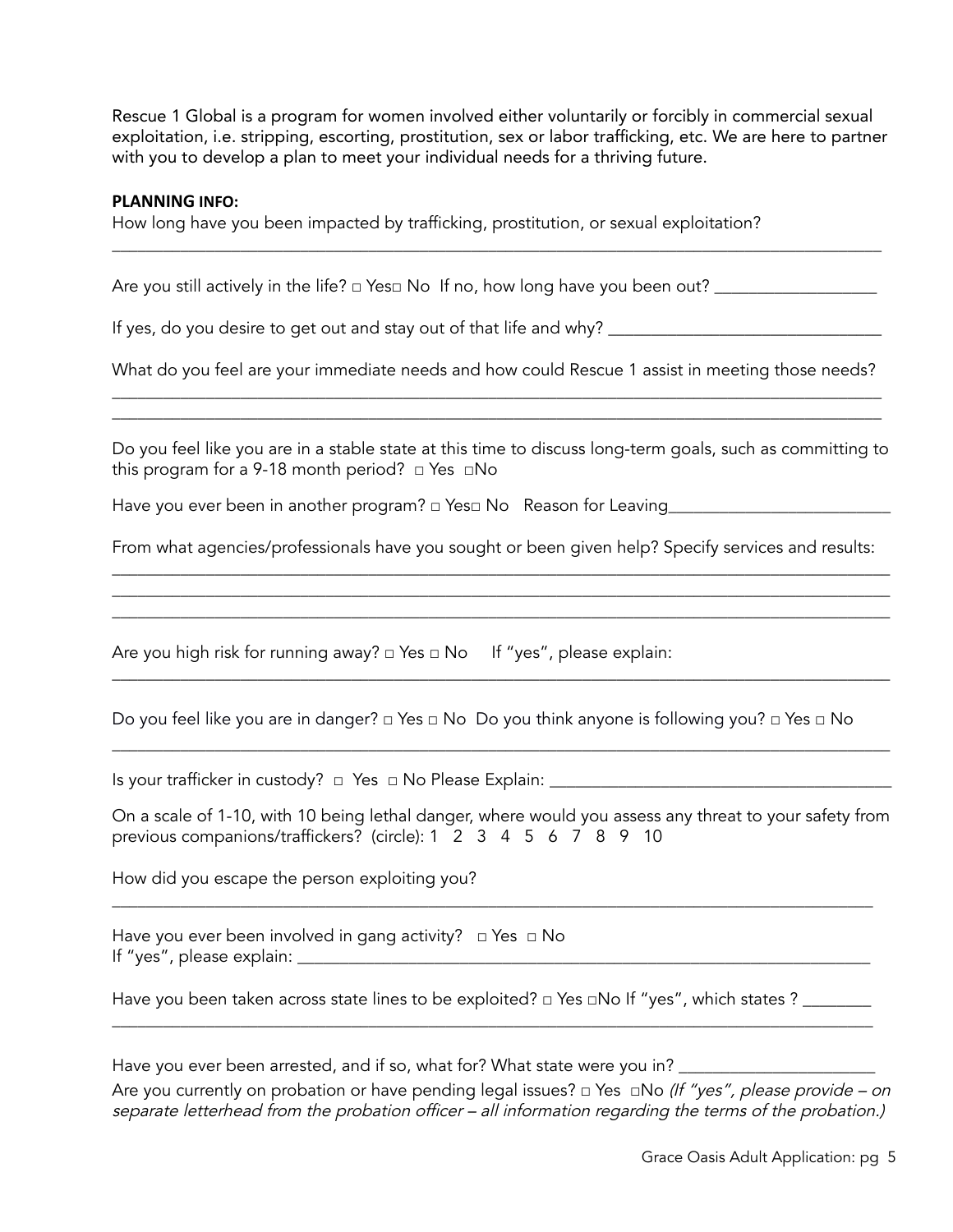Have you ever been physically violent (including threats) toward someone else? □ Yes □ No

\_\_\_\_\_\_\_\_\_\_\_\_\_\_\_\_\_\_\_\_\_\_\_\_\_\_\_\_\_\_\_\_\_\_\_\_\_\_\_\_\_\_\_\_\_\_\_\_\_\_\_\_\_\_\_\_\_\_\_\_\_\_\_\_\_\_\_\_\_\_\_\_\_\_\_\_\_\_\_\_\_\_\_\_

If "yes", please explain: \_\_\_\_\_\_\_\_\_\_\_\_\_\_\_\_\_\_\_\_\_\_\_\_\_\_\_\_\_\_\_\_\_\_\_\_\_\_\_\_\_\_\_\_\_\_\_\_\_\_\_\_\_\_\_\_\_\_\_\_\_\_\_\_\_\_\_

Do any of your charges relate to abuse of minors: □ Yes □ No If "yes," Please Explain:

Due to minors being in the Grace Oasis home; are there any reasons why it would not be suitable for you to be with them? □ Yes □ No If "yes", please explain:\_\_\_\_\_\_\_\_\_\_\_\_\_\_\_\_\_\_\_\_\_\_\_\_\_\_\_\_\_\_\_\_\_\_\_\_\_\_

\_\_\_\_\_\_\_\_\_\_\_\_\_\_\_\_\_\_\_\_\_\_\_\_\_\_\_\_\_\_\_\_\_\_\_\_\_\_\_\_\_\_\_\_\_\_\_\_\_\_\_\_\_\_\_\_\_\_\_\_\_\_\_\_\_\_\_\_\_\_\_\_\_\_\_\_\_\_\_\_\_\_\_\_\_\_\_\_\_

\_\_\_\_\_\_\_\_\_\_\_\_\_\_\_\_\_\_\_\_\_\_\_\_\_\_\_\_\_\_\_\_\_\_\_\_\_\_\_\_\_\_\_\_\_\_\_\_\_\_\_\_\_\_\_\_\_\_\_\_\_\_\_\_\_\_\_\_\_\_\_\_\_\_\_\_\_\_\_\_\_\_\_\_\_\_\_\_\_

\*Upon arrival at Grace Oasis, please provide original copies of any and all records available.

| Social Security Card     | Most recent Psych Evaluation            |
|--------------------------|-----------------------------------------|
| <b>Birth Certificate</b> | <b>IEP/School Records</b>               |
| Recent Photo             | Driver's License                        |
| Insurance Card           | <b>Resident's Current Prescriptions</b> |
| Immunization Records     | Recent Physical/Medical Clearance       |

\_\_\_\_\_\_\_ (initials) I have answered these questions as completely and honestly as possible.

\_\_\_\_\_\_\_ (initials) I confirm that I have been given a GRACE OASIS ADULT RESIDENTIAL HANDBOOK and have been given the opportunity to ask any questions.

(Signature of Resident Applicant and Date)

(Signature of Grace Oasis Representative and Date)

For office Use Only: Date received: \_\_\_\_\_\_\_\_\_\_\_\_\_\_\_\_\_\_\_\_\_ Date of Admission: \_\_\_\_\_\_\_\_\_\_\_\_\_\_\_\_\_\_\_\_\_\_\_

\_\_\_\_\_\_\_\_\_\_\_\_\_\_\_\_\_\_\_\_\_\_\_\_\_\_\_\_\_\_\_\_\_\_\_\_\_\_\_\_\_\_\_\_\_\_\_\_\_\_\_\_\_\_\_\_\_\_\_\_\_\_\_\_\_\_\_\_\_\_\_\_\_\_\_\_\_\_\_\_\_\_\_\_\_ \_\_\_\_\_\_\_\_\_\_\_\_\_\_\_\_\_\_\_\_\_\_\_\_\_\_\_\_\_\_\_\_\_\_\_\_\_\_\_\_\_\_\_\_\_\_\_\_\_\_\_\_\_\_\_\_\_\_\_\_\_\_\_\_\_\_\_\_\_\_\_\_\_\_\_\_\_\_\_\_\_\_\_\_\_ \_\_\_\_\_\_\_\_\_\_\_\_\_\_\_\_\_\_\_\_\_\_\_\_\_\_\_\_\_\_\_\_\_\_\_\_\_\_\_\_\_\_\_\_\_\_\_\_\_\_\_\_\_\_\_\_\_\_\_\_\_\_\_\_\_\_\_\_\_\_\_\_\_\_\_\_\_\_\_\_\_\_\_\_\_ \_\_\_\_\_\_\_\_\_\_\_\_\_\_\_\_\_\_\_\_\_\_\_\_\_\_\_\_\_\_\_\_\_\_\_\_\_\_\_\_\_\_\_\_\_\_\_\_\_\_\_\_\_\_\_\_\_\_\_\_\_\_\_\_\_\_\_\_\_\_\_\_\_\_\_\_\_\_\_\_\_\_\_\_\_ \_\_\_\_\_\_\_\_\_\_\_\_\_\_\_\_\_\_\_\_\_\_\_\_\_\_\_\_\_\_\_\_\_\_\_\_\_\_\_\_\_\_\_\_\_\_\_\_\_\_\_\_\_\_\_\_\_\_\_\_\_\_\_\_\_\_\_\_\_\_\_\_\_\_\_\_\_\_\_\_\_\_\_\_\_

----------------------------------------------------------------------------------------------------------------------------------

\_\_\_\_\_\_\_\_\_\_\_\_\_\_\_\_\_\_\_\_\_\_\_\_\_\_\_\_\_\_\_\_\_\_\_\_\_\_\_\_\_\_\_\_\_\_\_\_\_\_\_\_\_\_\_\_\_\_\_\_\_\_\_\_\_\_\_\_\_\_\_\_\_\_\_\_\_\_\_\_\_\_\_\_\_

\_\_\_\_\_\_\_\_\_\_\_\_\_\_\_\_\_\_\_\_\_\_\_\_\_\_\_\_\_\_\_\_\_\_\_\_\_\_\_\_\_\_\_\_\_\_\_\_\_\_\_\_\_\_\_\_\_\_\_\_\_\_\_\_\_\_\_\_\_\_\_\_\_\_\_\_\_\_\_\_\_\_\_\_\_

NOTES: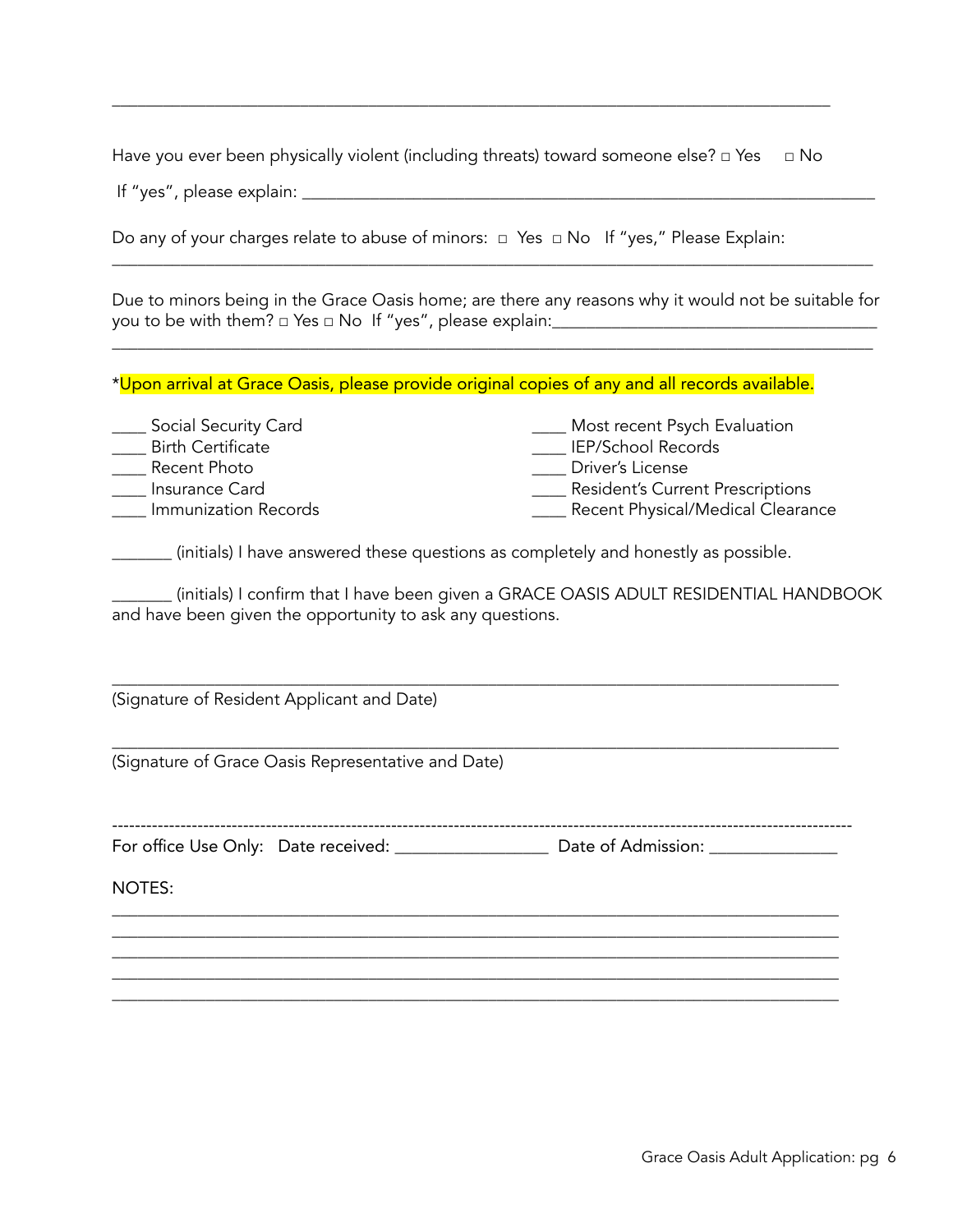

### APPROVED CONTACT LIST

For your safety, and the safety of all residents, we ask that you limit your contacts to safe people that will be a healthy part of your restoration process. We also ask that you limit your phone conversations to those within the program guidelines, as stated in the handbook.

Are you willing to commit to this? *□* Yes *□* No

Contacts that you would like to be able to talk to while in the program (limit to 5):

| Phone Number(s): |
|------------------|

\*Additional persons can be added upon arrival as approved by your care coordinator.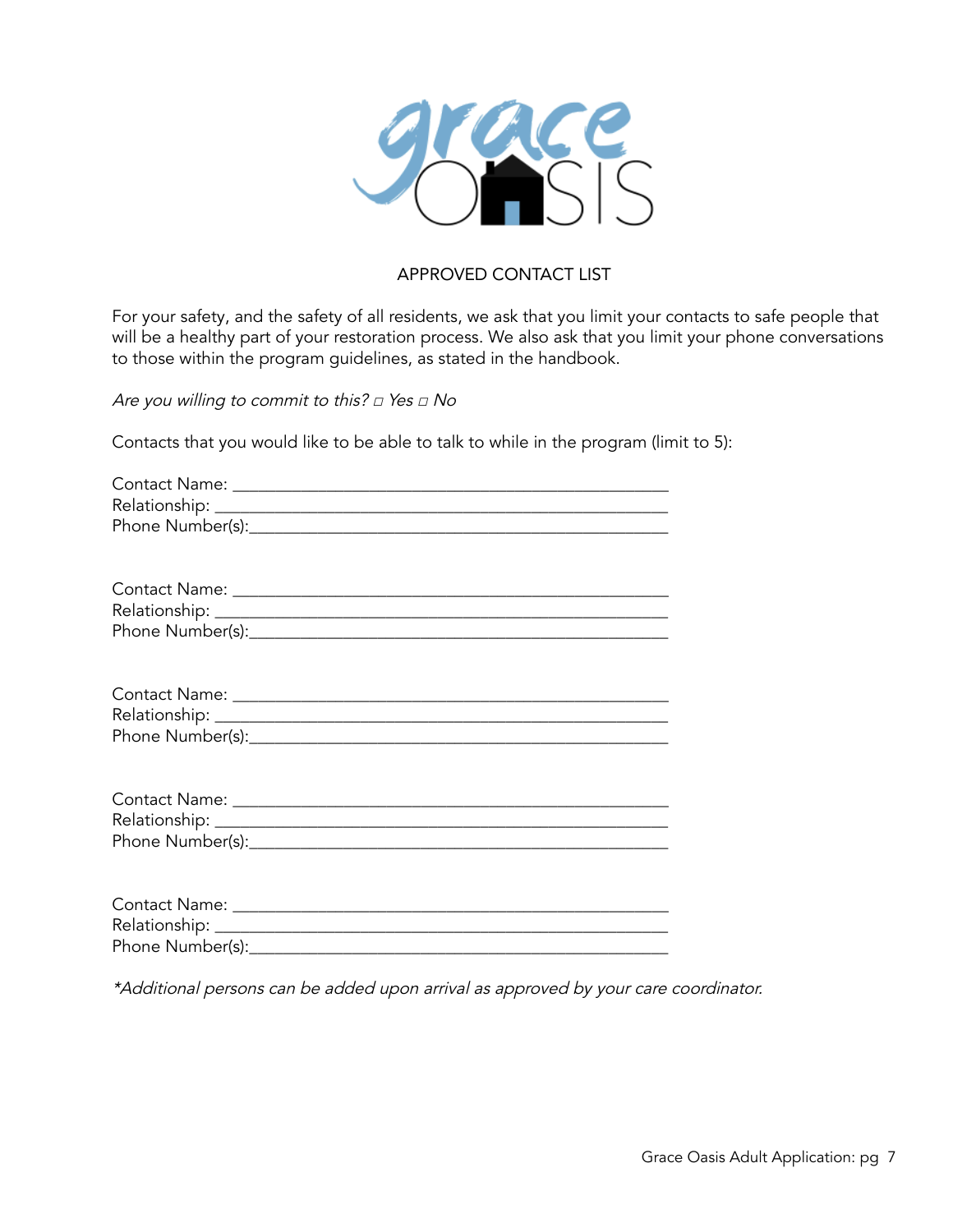

### TRAVEL CONSENT

During the course of placement, the resident may require routine travel and transportation to appointments, various activities, community outings, and trips in the State of Tennessee.

I, \_\_\_\_\_\_\_\_\_\_\_\_\_\_\_\_\_\_\_\_\_\_\_\_\_\_\_\_\_\_, give permission for the Grace Oasis by use of personal or agency vehicles. This consent is valid until discharge from the program or by written termination by resident.

I have read and understand this consent form and any questions have been answered. As evidenced by my signature below, I agree with the above consent.

Resident Signature: \_\_\_\_\_\_\_\_\_\_\_\_\_\_\_\_\_\_\_\_\_\_\_\_\_\_\_\_\_\_\_\_ Date: \_\_\_\_\_\_\_\_\_\_\_\_\_\_

| <b>Emergency Contact</b> | Address      |              |
|--------------------------|--------------|--------------|
| Home phone #             | Work phone # | Cell phone # |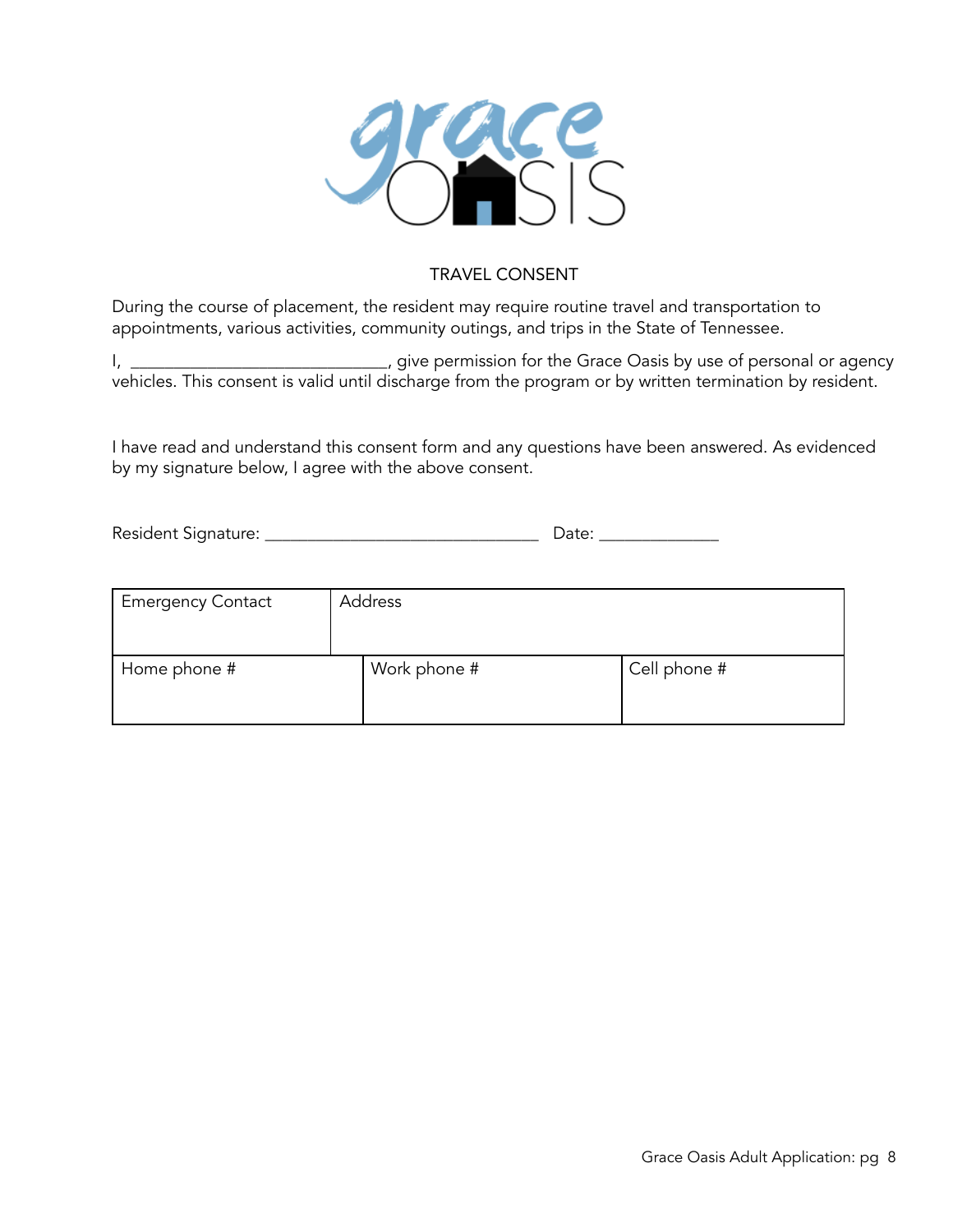

# CONFIDENTIALITY AGREEMENT

# **Confidentiality**

Professional ethics and Tennessee State law indicate that confidential information is controlled by the client. This means that as a general rule, information shared in sessions with a counselor will be held in confidence. However, there are limits to confidentiality. They are as follows:

- 1. Confidentiality is waived when a client is a danger to self or others
- 2. Confidentiality is waived when a client is engaging in or is aware of abuse or neglect of minors. Tennessee law requires that child abuse in any form be reported to the Department of Human Services or other authority such as a Juvenile Judge.
- 3. Confidentiality is waived if a lawsuit is brought against the counselor.
- 4. Confidentiality is waived when requested information is court ordered and signed by a judge.
- 5. Confidentiality information must be accessible to any supervisor from R1G.
- 6. Confidentiality is limited if counselor must engage collection agencies for the purpose of receiving payment for services rendered.
- 7. Confidentiality is limited for purposes of professional consultation between counselor and other practicing therapists.

By initial, client agrees that full disclosure has occurred regarding the limits of confidentiality, and agrees to the limits as listed.

Resident Signature: \_\_\_\_\_\_\_\_\_\_\_\_\_\_\_\_\_\_\_\_\_\_\_\_\_\_\_\_\_\_\_\_\_\_\_ Date:\_\_\_\_\_\_\_\_\_\_\_\_\_\_\_\_\_